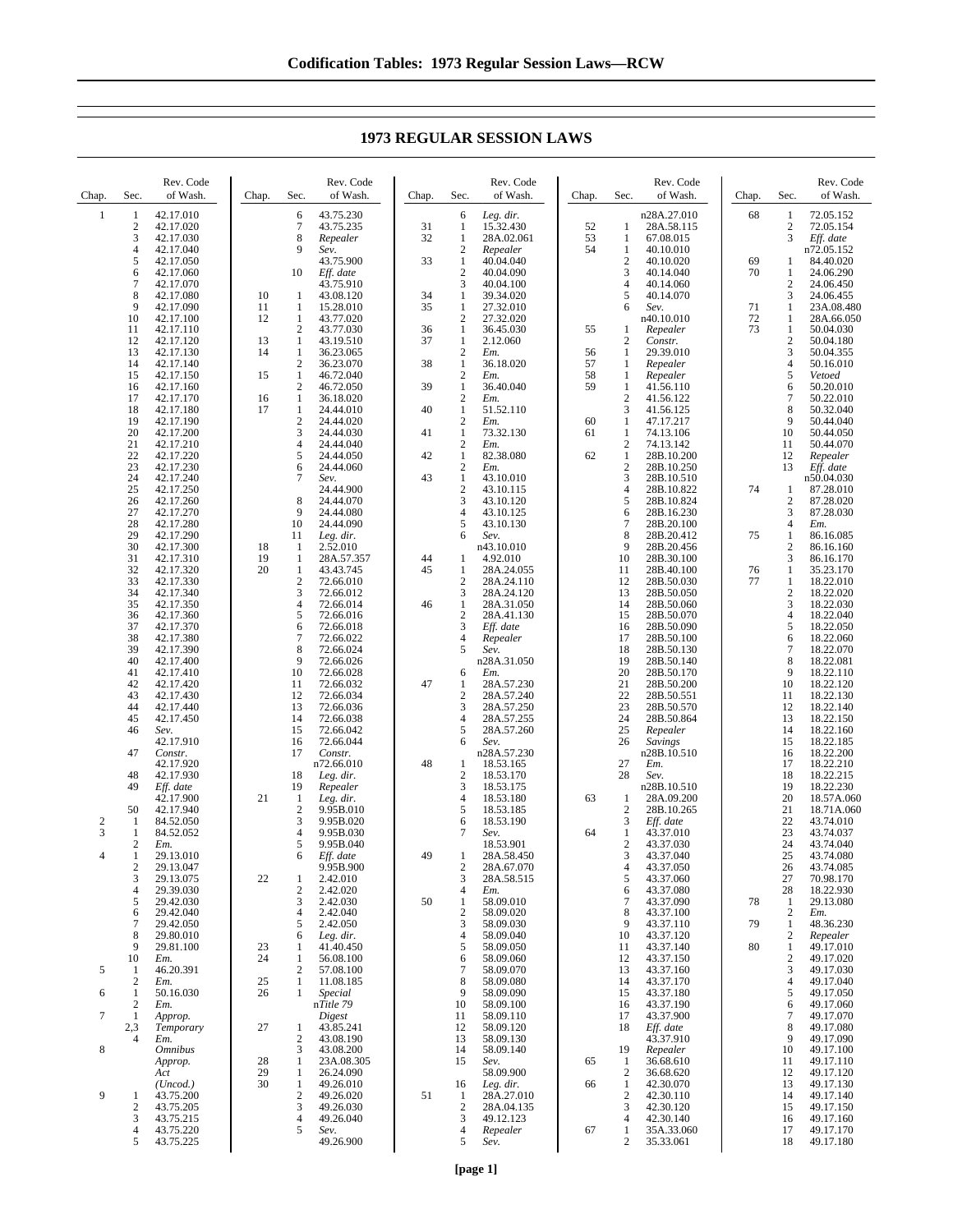**Codification Tables: 1973 Regular Session Laws—RCW**

| Chap.      | Sec.                       | Rev. Code<br>of Wash.               | Chap.      | Sec.                                  | Rev. Code<br>of Wash.           | Chap.      | Sec.                                         | Rev. Code<br>of Wash.         | Chap. | Sec.                           | Rev. Code<br>of Wash.           | Chap.      | Sec.                                    | Rev. Code<br>of Wash.               |
|------------|----------------------------|-------------------------------------|------------|---------------------------------------|---------------------------------|------------|----------------------------------------------|-------------------------------|-------|--------------------------------|---------------------------------|------------|-----------------------------------------|-------------------------------------|
|            | 19<br>20<br>21             | 49.17.190<br>49.17.200<br>49.17.210 | 104        | 9<br>1                                | Sev.<br>n46.01.130<br>43.88.160 | 118        | $\sqrt{2}$<br>$\mathbf{1}$<br>$\mathfrak{2}$ | Em.<br>72.41.010<br>Par. veto |       | 31<br>32                       | 33.24.280<br>Sev.<br>n33.24.350 |            | 3<br>$\overline{4}$<br>5                | 76.42.020<br>76.42.030<br>76.42.040 |
|            | 22<br>23                   | 49.17.220<br>49.17.230              | 105        | $\overline{2}$<br>$\mathbf{1}$        | 43.19.1925<br>28B.50.092        |            | 3                                            | 72.41.020<br>72.41.030        | 131   | 33<br>1                        | Em.<br>41.56.430                |            | 6<br>7                                  | 76.42.050<br>76.42.060              |
|            | 24<br>25                   | 49.17.240<br>49.17.250              |            | $\overline{2}$<br>3                   | 28B.50.093<br>28B.50.094        |            | $\overline{4}$<br>5                          | 72.41.040<br>72.41.050        |       | $\overline{2}$<br>3            | 41.56.030<br>41.56.440          | 137        | 8<br>1                                  | 76.42.070<br>42.18.130              |
|            | 26                         | 49.17.260                           |            | $\overline{4}$                        | Em.                             |            | 6                                            | 72.41.060                     |       | $\overline{4}$                 | 41.56.450                       |            | $\sqrt{2}$                              | 42.18.290                           |
|            | 27<br>28                   | 49.17.270<br>Repealer               | 106        | 1<br>$\overline{2}$                   | 2.04.031<br>2.04.090            |            | 7<br>8                                       | 72.41.070<br>72.41.080        |       | 5<br>6                         | 41.56.460<br>41.56.470          |            | 3<br>$\overline{4}$                     | 42.18.300<br>Repealer               |
|            | 29<br>30                   | 49.17.900<br>Sev.                   |            | 3<br>4                                | 2.06.060<br>2.12.010            |            | 9<br>10                                      | Vetoed<br>Leg. dir.           |       | $\tau$<br>8                    | 41.56.480<br>41.56.490          | 138<br>139 | 1<br>1                                  | 28A.58.247<br>70.95B.010            |
|            | 31                         | 49.17.910<br>Leg. dir.              |            | 5<br>6                                | 2.12.020<br>2.12.060            | 119<br>120 | -1<br>1                                      | 69.40.030<br>39.12.050        |       | 9<br>10                        | 41.56.420<br>41.56.905          |            | $\sqrt{2}$<br>3                         | 70.95B.020<br>70.95B.030            |
| 81         | 1<br>$\overline{2}$        | 28A.04.137<br>28A.58.700            |            | $\overline{7}$<br>8                   | 8.04.090<br>8.04.160            | 121        | $\mathbf{1}$<br>$\mathfrak{2}$               | 65.12.235<br>65.12.790        |       | 11                             | Sev.<br>41.56.910               |            | $\overline{4}$<br>5                     | 70.95B.040<br>70.95B.050            |
|            | 3<br>$\overline{4}$        | 28A.58.701<br>28A.58.703            |            | 9<br>10                               | 10.85.025<br>15.65.490          | 122        | $\mathbf{1}$<br>$\boldsymbol{2}$             | n29.79.015<br>29.79.015       | 132   | $\mathbf{1}$<br>$\overline{2}$ | Leg. dir.<br>70.95A.010         |            | 6<br>7                                  | 70.95B.060<br>70.95B.070            |
|            | 5<br>6                     | 28A.58.704<br>28A.58.706            |            | 11<br>12                              | 17.12.080<br>27.08.010          | 123        | 3<br>$\mathbf{1}$                            | Em.<br>43.86A.010             |       | 3<br>$\overline{4}$            | 70.95A.020<br>70.95A.030        |            | 8<br>9                                  | 70.95B.080<br>70.95B.090            |
|            | $\boldsymbol{7}$<br>8      | 28A.58.707<br>Leg. dir.             |            | 13<br>14                              | 28A.04.110<br>38.24.010         |            | $\overline{2}$<br>3                          | 43.86A.020<br>43.86A.030      |       | 5<br>6                         | 70.95A.040<br>70.95A.050        |            | 10<br>11                                | 70.95B.100<br>70.95B.110            |
| 82         | 9<br>$\mathbf{1}$          | Sev.<br>29.64.080                   |            | 15<br>16                              | 41.04.020<br>41.04.036          |            | $\overline{4}$<br>5                          | 43.86A.040<br>43.86A.050      |       | $\overline{7}$<br>8            | 70.95A.060<br>70.95A.070        |            | 12<br>13                                | 70.95B.120<br>70.95B.130            |
| 83         | $\overline{2}$<br>1        | 29.64.090<br>35.68.075              |            | 17<br>18                              | 44.04.040<br>44.04.050          |            | 6<br>7                                       | Em.<br>Leg. dir.              |       | 9<br>10                        | 70.95A.080<br>70.95A.090        |            | 14<br>15                                | 70.95B.140<br>70.95B.150            |
| 84         | 1<br>$\sqrt{2}$            | 4.84.250<br>4.84.260                |            | 19<br>20                              | 44.04.060<br>44.04.090          | 124<br>125 | 1<br>$\mathbf{1}$                            | 51.12.020<br>28A.58.423       |       | 11<br>12                       | 70.95A.100<br>Constr.           |            | 16<br>17                                | Leg. dir.<br>Eff. date              |
|            | 3<br>$\overline{4}$        | 4.84.270<br>4.84.280                |            | 21<br>22                              | 47.01.160<br>47.08.080          |            | $\boldsymbol{2}$<br>3                        | 35.21.205<br>52.08.090        |       | 13                             | 70.95A.910<br>Sev.              | 140        | 1                                       | 70.95B.900<br>29.36.060             |
|            | 5<br>6                     | 4.84.290<br>4.84.300                |            | 23<br>24                              | 47.08.090<br>47.08.100          |            | $\overline{4}$<br>5                          | 53.08.205<br>54.16.095        |       | 14                             | 70.95A.920<br>70.95A.930        | 141        | $\overline{c}$<br>$\mathbf{1}$          | 29.36.065<br>49.60.010              |
|            | $\overline{7}$<br>8        | 4.84.310<br>Leg. dir.               |            | 25<br>26                              | 47.56.050<br>47.56.180          |            | 6<br>7                                       | 56.08.105<br>57.08.105        |       | 15<br>16                       | Repealer<br>Em.                 |            | $\overline{c}$<br>3                     | 49.60.020<br>49.60.030              |
| 85<br>86   | 1<br>1                     | 29.42.030<br>52.12.010              |            | 27<br>28                              | 47.58.040<br>47.60.060          | 126        | 8<br>1                                       | 87.03.162<br>35.38.010        | 133   | -1<br>$\overline{2}$           | 18.88.010<br>18.88.020          |            | $\overline{4}$<br>5                     | 49.60.040<br>49.60.176              |
| 87         | 1<br>$\mathfrak{2}$        | 53.08.080<br>53.08.085              |            | 29<br>30                              | 51.40.040<br>51.44.110          |            | $\boldsymbol{2}$<br>3                        | 35.38.030<br>35.38.040        |       | 3<br>$\overline{4}$            | 18.88.030<br>18.88.050          |            | 6<br>7                                  | 49.60.178<br>49.60.120              |
| 88         | 1                          | 46.61.427                           |            | 31                                    | 70.40.150                       |            | $\overline{4}$                               | 35A.40.030                    |       | 5                              | Par. veto                       |            | 8<br>9                                  | 49.60.130                           |
| 89<br>90   | 1<br>1                     | 23A.32.060<br>24.03.400             |            | 32<br>33                              | 72.08.170<br>74.08.370          |            | 5<br>6                                       | 36.48.010<br>36.48.020        |       | 6                              | 18.88.060<br>18.88.070          |            | 10                                      | 49.60.175<br>49.60.180              |
| 91<br>92   | 1<br>1                     | 46.64.040<br>Eff. date              |            | 34<br>35                              | 75.08.250<br>77.12.390          |            | 7<br>8                                       | 36.48.080<br>36.48.090        |       | $\tau$<br>8                    | 18.88.080<br>18.88.090          |            | 11<br>12                                | 49.60.190<br>49.60.200              |
|            | 2                          | n71.24.030<br>Temporary             |            | 36<br>37                              | 78.48.080<br>79.24.030          |            | 9<br>10                                      | 39.58.010<br>39.58.020        |       | 9<br>10                        | 18.88.100<br>18.88.110          |            | 13<br>14                                | 49.60.222<br>49.60.225              |
| 93<br>94   | 1<br>1                     | 75.08.090<br>Purpose                |            | 38<br>39                              | 86.26.110<br>90.16.090          |            | 11<br>12                                     | 39.58.050<br>39.58.060        |       | 11<br>12                       | 18.88.120<br>18.88.130          | 142        | -1<br>$\overline{\mathbf{c}}$           | 20.01.130<br>20.01.570              |
|            | 2                          | n90.44.035<br>90.44.035             | 107        | 40<br>1                               | Repealer<br>28A.58.720          |            | 13<br>14                                     | 39.58.070<br>41.48.060        |       | 13<br>14                       | 18.88.140<br>18.88.150          | 143        | 3<br>1                                  | 16.65.235<br>41.20.030              |
| 95         | $\mathbf{1}$<br>$\sqrt{2}$ | 40.20.020<br>43.84.110              |            | $\overline{2}$<br>3                   | 28A.58.136<br>28A.58.722        |            | 15<br>16                                     | 43.85.010<br>43.85.030        |       | 15<br>16                       | 18.88.160<br>18.88.170          | 144        | $\overline{c}$<br>$\mathbf{1}$          | 41.20.170<br>43.79.260              |
|            | 3<br>$\overline{4}$        | 47.24.010<br>75.08.240              | 108<br>109 | 1<br>1                                | 19.24.100<br>39.33.010          |            | 17<br>18                                     | 35.38.041<br>Repealer         |       | 17<br>18                       | 18.88.180<br>18.88.190          |            | $\overline{2}$<br>3                     | 43.79.270<br>43.79.280              |
|            | 5<br>6                     | 82.36.410<br>82.37.190              | 110        | -1<br>$\mathbf{2}$                    | 51.12.130<br>51.16.140          | 127        | 19<br>$\mathbf{1}$                           | Em.<br>Approp.                |       | 19<br>20                       | 18.88.200<br>18.88.220          |            | $\overline{4}$<br>5                     | 43.79.282<br>Repealer               |
|            | 7<br>8                     | Vetoed<br>84.08.050                 |            | 3<br>$\overline{4}$                   | 51.32.073<br>Approp.            | 128        | $\overline{2}$<br>$\mathbf{1}$               | Em.<br>12.40.010              |       | 21<br>22                       | 18.88.230<br>18.88.240          | 145<br>146 | 1<br>$\mathbf{1}$                       | 49.44.120<br>24.06.445              |
|            | 9<br>10                    | 84.12.240<br>84.16.032              | 111        | $\mathbf{1}$<br>$\mathbf{2}$          | 28A.60.328<br>28A.66.010        | 129        | 2<br>$\mathbf{1}$                            | 12.40.110<br>28B.50.095       |       | 23<br>24                       | 18.88.250<br>18.88.260          | 147        | 1<br>$\overline{\mathbf{c}}$            | 51.32.060<br>51.32.070              |
|            | 11<br>12                   | 84.48.110<br>Repealer               |            | 3<br>$\overline{4}$                   | 28A.66.040<br>36.22.090         | 130        | $\mathbf{1}$<br>$\overline{c}$               | 33.24.350<br>33.24.360        |       | 25<br>26                       | 18.88.265<br>18.88.270          | 148        | 3<br>$\mathbf{1}$                       | Em.<br>Leg. dir.                    |
| 96         | 1<br>$\mathfrak{2}$        | 82.36.060<br>82.36.070              |            | 5<br>6                                | 28A.58.730<br>Sev.              |            | 3<br>4                                       | 33.24.370<br>33.24.380        |       | 27<br>28                       | 18.88.280<br>18.88.285          |            | $\overline{c}$<br>3                     | 11.86.010<br>11.86.020              |
|            | 3<br>4                     | 82.36.270<br>82.36.306              | 112        | 1                                     | n28A.60.328<br>84.36.260        |            | 5<br>6                                       | 33.48.180<br>33.48.150        |       | 29<br>30                       | 18.88.300<br>Repealer           |            | $\overline{4}$<br>5                     | 11.86.030<br>11.86.040              |
| 97<br>98   | 1<br>1                     | 36.40.100<br>62A.8-102              |            | $\overline{2}$<br>3                   | 84.36.262<br>84.36.264          |            | 7<br>8                                       | 33.48.160<br>33.48.170        | 134   | 31<br>-1                       | Sev.<br>26.24.190               |            | 6<br>7                                  | 11.86.050<br>11.86.060              |
| 99         | 1<br>2                     | 30.04.240<br>Em.                    | 113<br>114 | 1<br>$\mathbf{1}$                     | 24.06.045<br>2.06.150           |            | 9<br>10                                      | 33.48.190<br>33.48.200        |       | $\overline{2}$<br>3            | 26.32.030<br>26.32.040          |            | 8<br>9                                  | 11.86.070<br>11.86.080              |
| 100        | $1 - 13$                   | 1973 c 100<br>failed to             | 115        | $\overline{2}$<br>1                   | 2.06.160<br>46.85.120           |            | 11<br>12                                     | 33.48.210<br>33.48.220        |       | 4<br>5                         | 26.32.050<br>26.32.080          | 149        | 10<br>1                                 | 11.86.090<br>84.36.301              |
|            |                            | become law<br>by reason of          |            | $\sqrt{2}$<br>3                       | 81.04.405<br>81.48.030          |            | 13<br>14                                     | 33.48.230<br>33.48.240        |       | 6<br>$\overline{7}$            | 26.32.085<br>26.37.010          | 150        | $\overline{2}$<br>1                     | 84.36.300<br>87.03.820              |
|            |                            | Referendum<br>Measure #36           |            | $\overline{4}$<br>5                   | 81.53.281<br>81.68.050          |            | 15<br>16                                     | 33.48.250<br>33.48.260        |       | 8<br>9                         | 26.37.015<br>26.28.110          | 151        | $\overline{\mathbf{c}}$<br>$\mathbf{1}$ | 58.17.310<br>48.12.180              |
| 101<br>102 | 1<br>1                     | 72.36.040<br>29.33.220              |            | 6<br>7                                | 81.70.060<br>81.70.095          |            | 17<br>18                                     | 33.48.270<br>33.48.280        |       | 10<br>11                       | 26.32.300<br>26.32.310          |            | $\overline{c}$<br>3                     | 48.13.010<br>48.13.160              |
|            | 2<br>3                     | 29.45.050<br>29.45.060              |            | 8<br>9                                | 81.70.100<br>81.77.050          |            | 19<br>20                                     | 33.48.290<br>33.04.025        |       | 12<br>13                       | Em.<br>Sev.                     |            | $\overline{4}$<br>5                     | 48.13.220<br>48.13.290              |
|            | 4<br>5                     | 29.54.045<br>29.45.065              |            | 10<br>11                              | 81.80.090<br>81.80.150          |            | 21<br>22                                     | 33.16.040<br>33.04.020        | 135   | 1<br>$\overline{2}$            | 9.96A.010<br>9.96A.020          | 152        | 1<br>$\overline{c}$                     | 74.04.060<br>74.04.062              |
| 103        | 1<br>$\boldsymbol{2}$      | 46.01.140<br>46.01.130              |            | 12<br>13                              | 81.80.270<br>81.80.272          |            | 23<br>24                                     | 33.16.120<br>33.24.230        |       | 3<br>4                         | 9.96A.030<br>9.96A.040          |            | 3                                       | Sev.<br>n74.04.060                  |
|            | 3<br>4                     | 46.68.030<br>n46.68.030             |            | 14<br>15                              | 81.84.040<br>81.04.510          |            | 25<br>26                                     | 33.16.110<br>33.24.120        |       | 5<br>6                         | 9.96A.050<br>Leg. dir.          | 153        | 1<br>$\overline{c}$                     | Vetoed<br>29.07.092                 |
|            | 5                          | 82.50.902                           |            | 16                                    | Repealer                        |            | 27                                           | 33.24.295<br>33.24.005        |       | 7                              | Eff. date                       | 154        | 3<br>1                                  | Vetoed                              |
|            | 6<br>$\overline{7}$<br>8   | 46.16.104<br>46.16.106              | 116        | $\mathbf{1}$<br>$\boldsymbol{2}$<br>1 | 47.28.030<br>47.28.050          |            | 28<br>29<br>30                               | 33.40.050                     | 136   | -1<br>$\overline{c}$           | 9.96A.900<br>Leg. dir.          |            | 2                                       | Par. veto<br>41.06.150              |
|            |                            | Repealer                            | 117        |                                       | 15.76.165                       |            |                                              | 33.24.270                     |       |                                | 76.42.010                       |            |                                         | Par. veto                           |